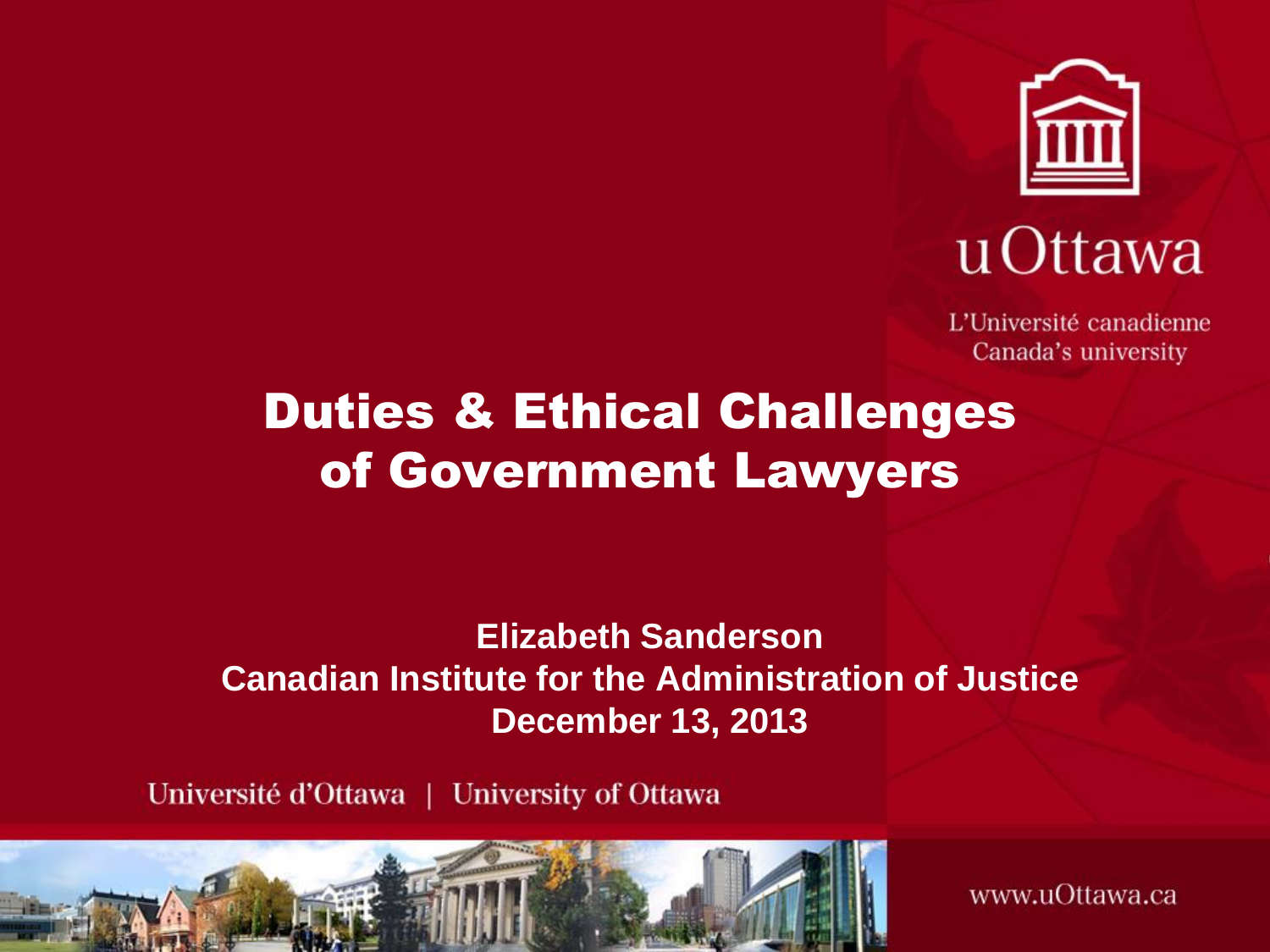#### **Duties of Government Lawyers**

#### **1. Shared Duties\* of all Members of the Bar**

**\* Law Society Acts & Codes of Professional Conduct +**

*\** **Duty of Care under negligence law**

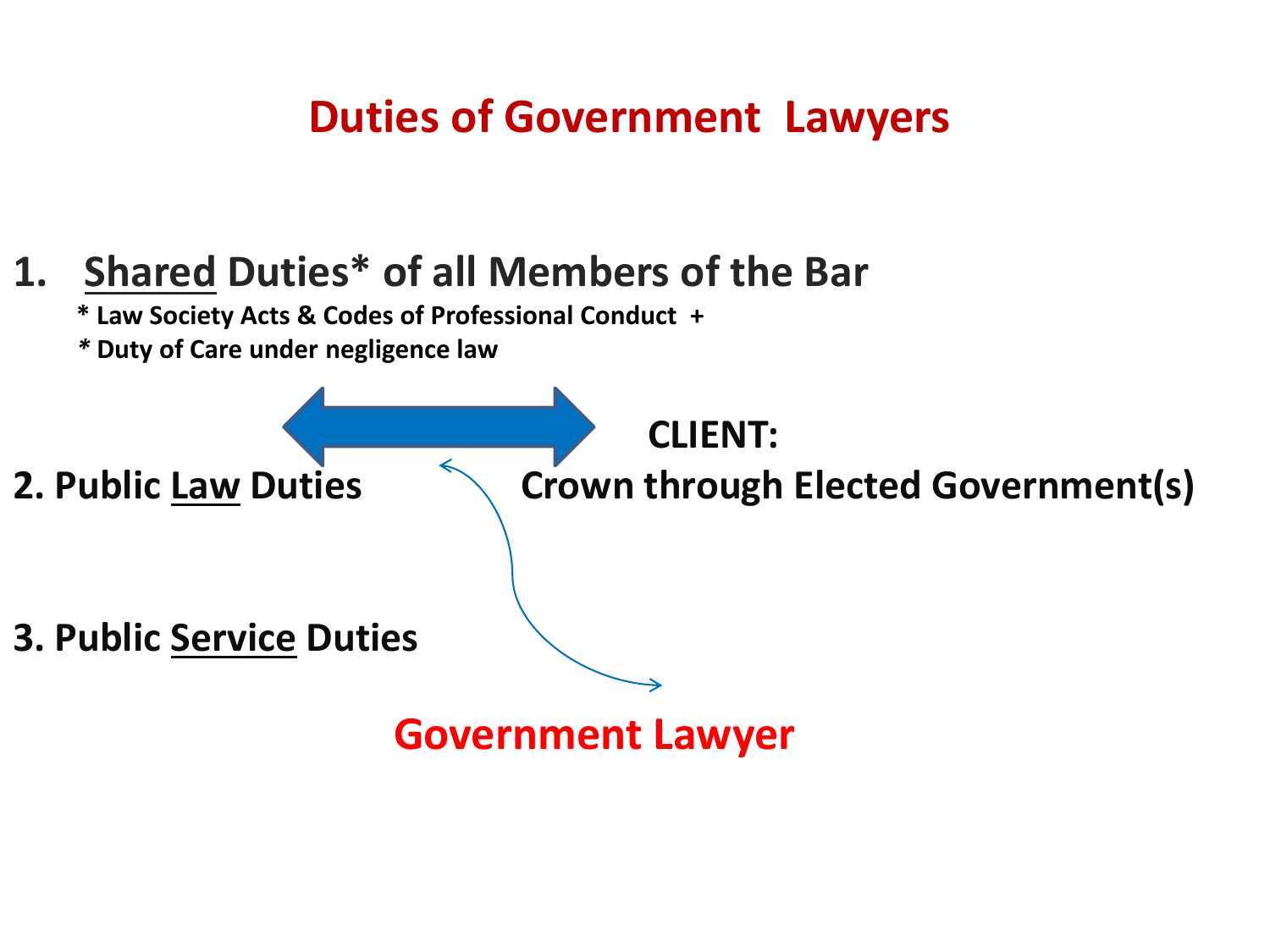#### Sources of Public Law Duties:

- **1. History of Attorney General dating back to 13th century**
- **2. "constitutional dimension"**
- *3. Department of Justice Act* **+ other acts (analogous legislation in provinces/territories)**

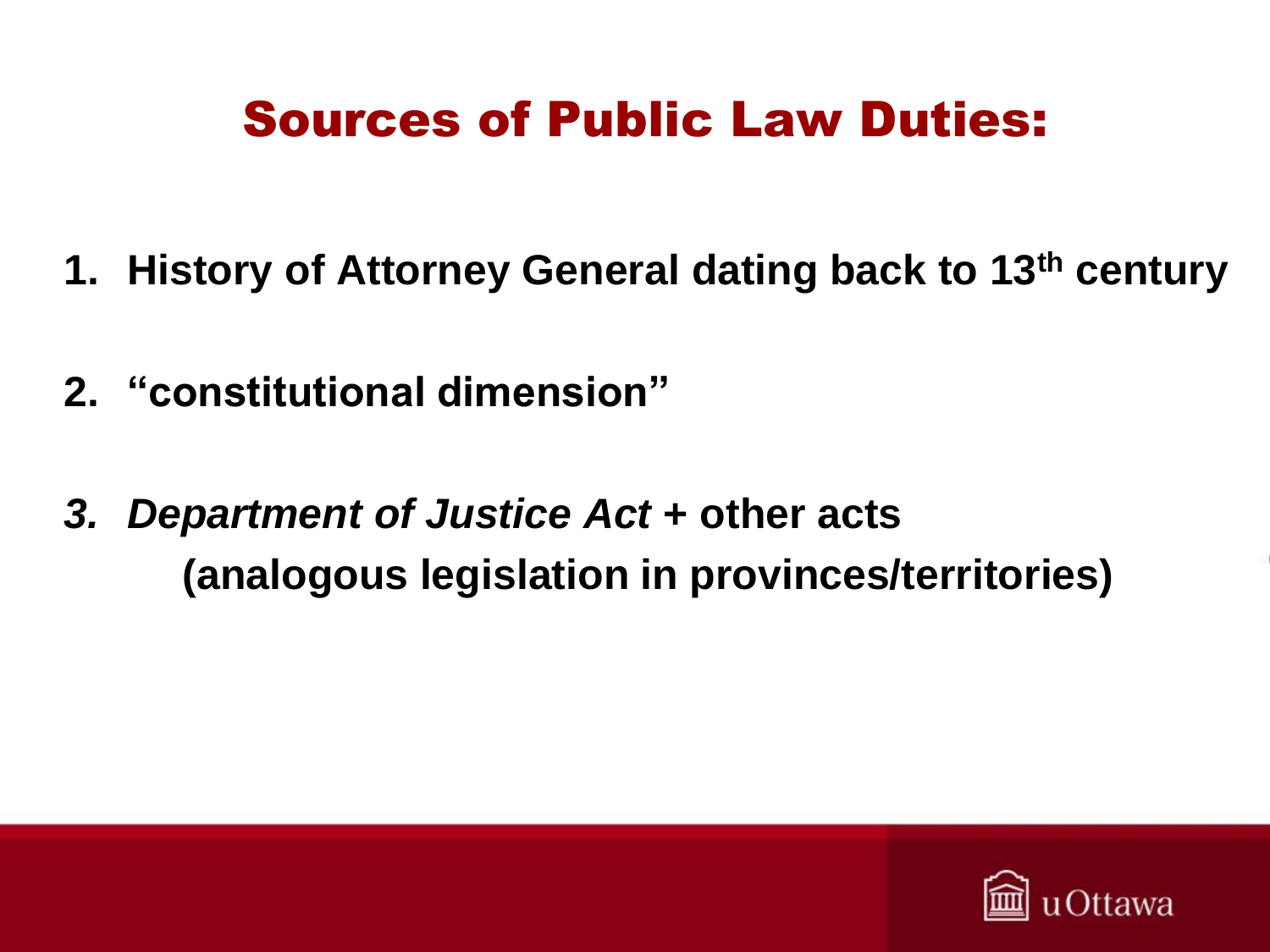#### Statutory Framework of Public Law Duties

**Department of Justice Act, RSC 1985, c J-2** 

#### **+**

- *Canadian Bill of Rights*, SC 1960, c 44, s 3
- *Statute Law (Canadian Charter of Rights and Freedoms) Amendment Act, SC 1985, c 26, s 93*
- **Statutory Instruments Act**, sc 1985, c S-22
- *Federal Accountability Act* SC 2006, c 9, s 121
- *Director of Public Prosecutions Act*, SC 2006, c 9, s 121
- *Government Contract Regulations*, SOR/87-402, s 4 **Plus …**

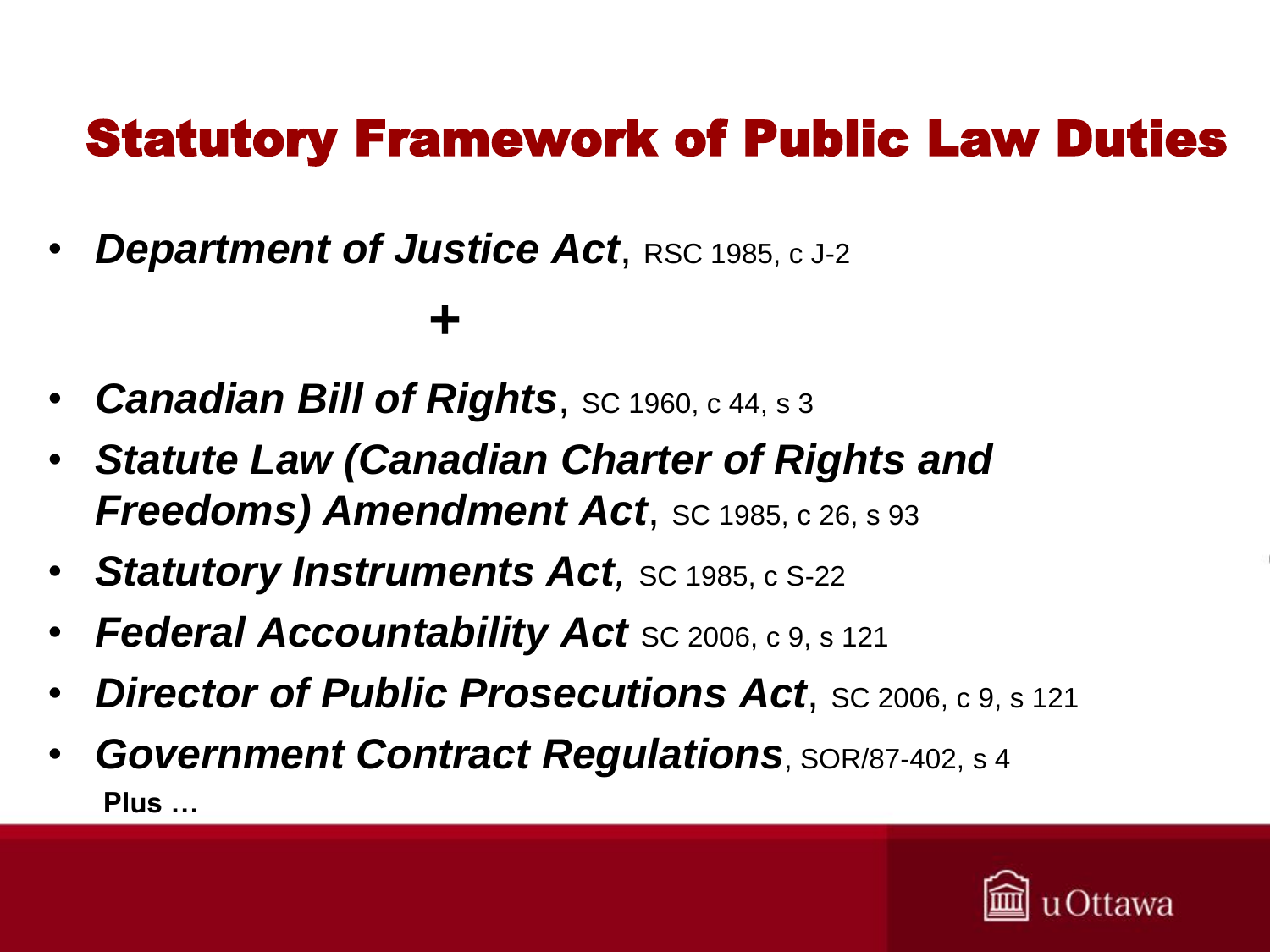#### Public Law Duties:

- Support Minister's role as **official legal adviser** of Governor General
- Support the Minister's role as **legal member** of Cabinet
- **"See that the administration of public affairs is in accordance with the law**" encapsulated as "guardian of the rule of law"
- **Advise** Crown and heads of department on all matters of law
- **Examine** all government bills and proposed regulations for inconsistencies with *Charter* **&** *Canadian Bill of Rights* and support Minister's duty **to report inconsistency to the House of Commons**

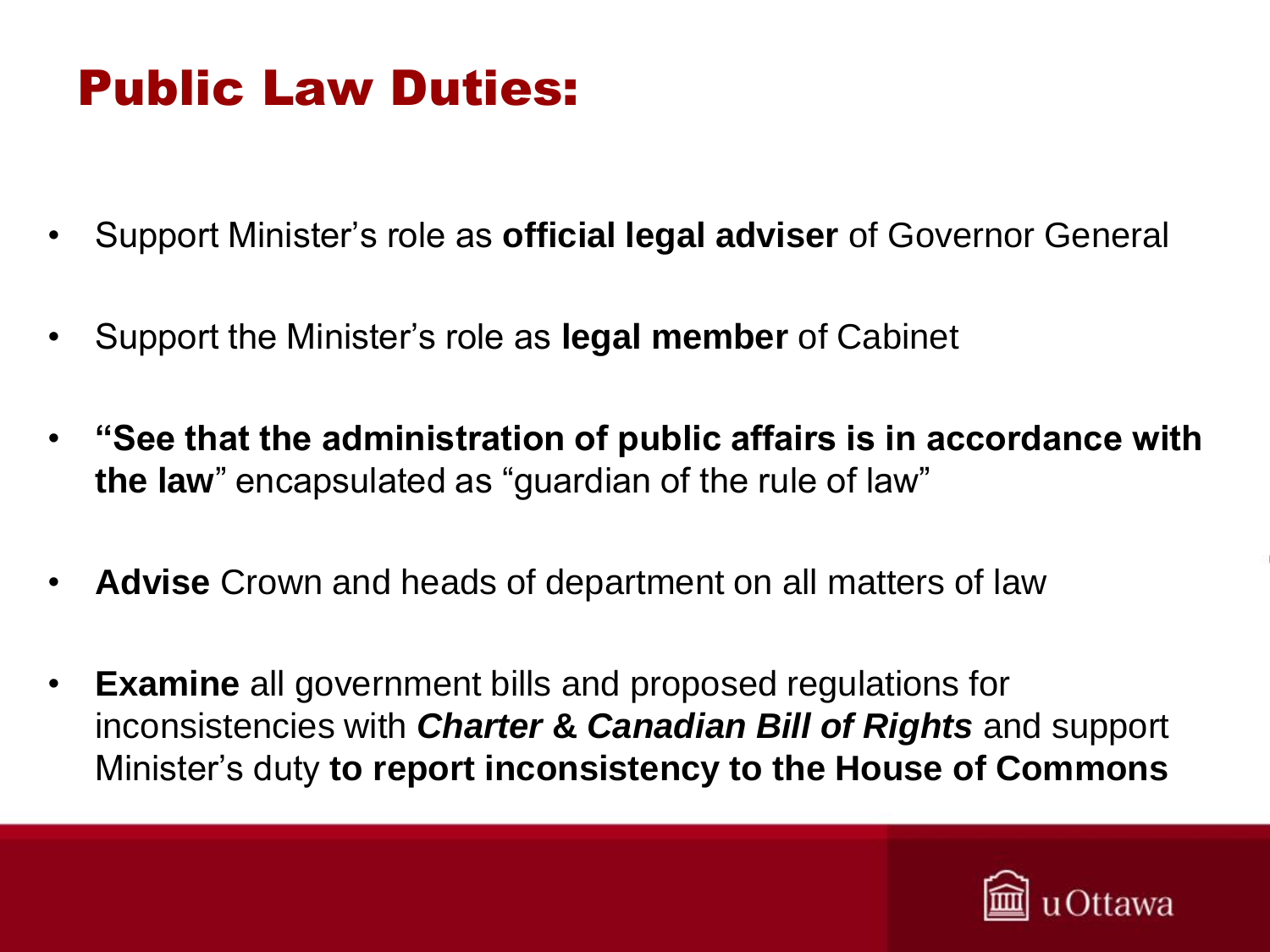#### Public Law Duties

- Continue, through office of Minister of Justice, **public law duties associated with of historic, constitutional office of Attorney General**
- **Regulate and conduct all Crown litigation,** encapsulated as "guardian of the public interest" before the Courts
- **Have superintendence of all matters**, largely policy in nature, **connected with administration of justice** not within provincial jurisdiction
- Carry out **additional assigned responsibility,** e.g. drafter of government legislation & "**Keeper of the Statute Book**"

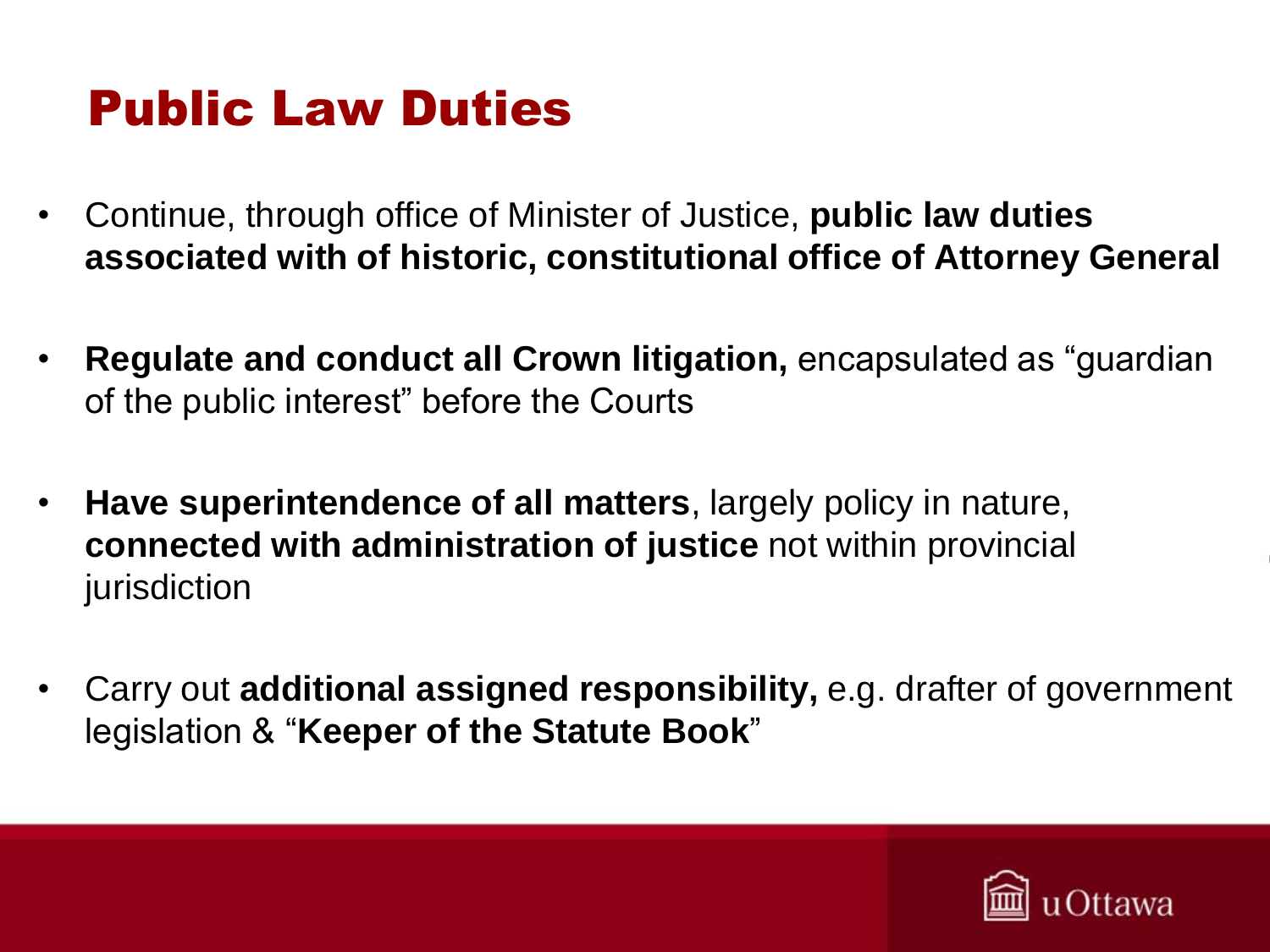#### Institutional Exercise of Public Law Duties : Implications

- **1. Government lawyers act on behalf of Minister.**
- **2. Minister remains constitutionally responsible.**
- **3. Government Lawyers are Public Servants = additional public service duties**

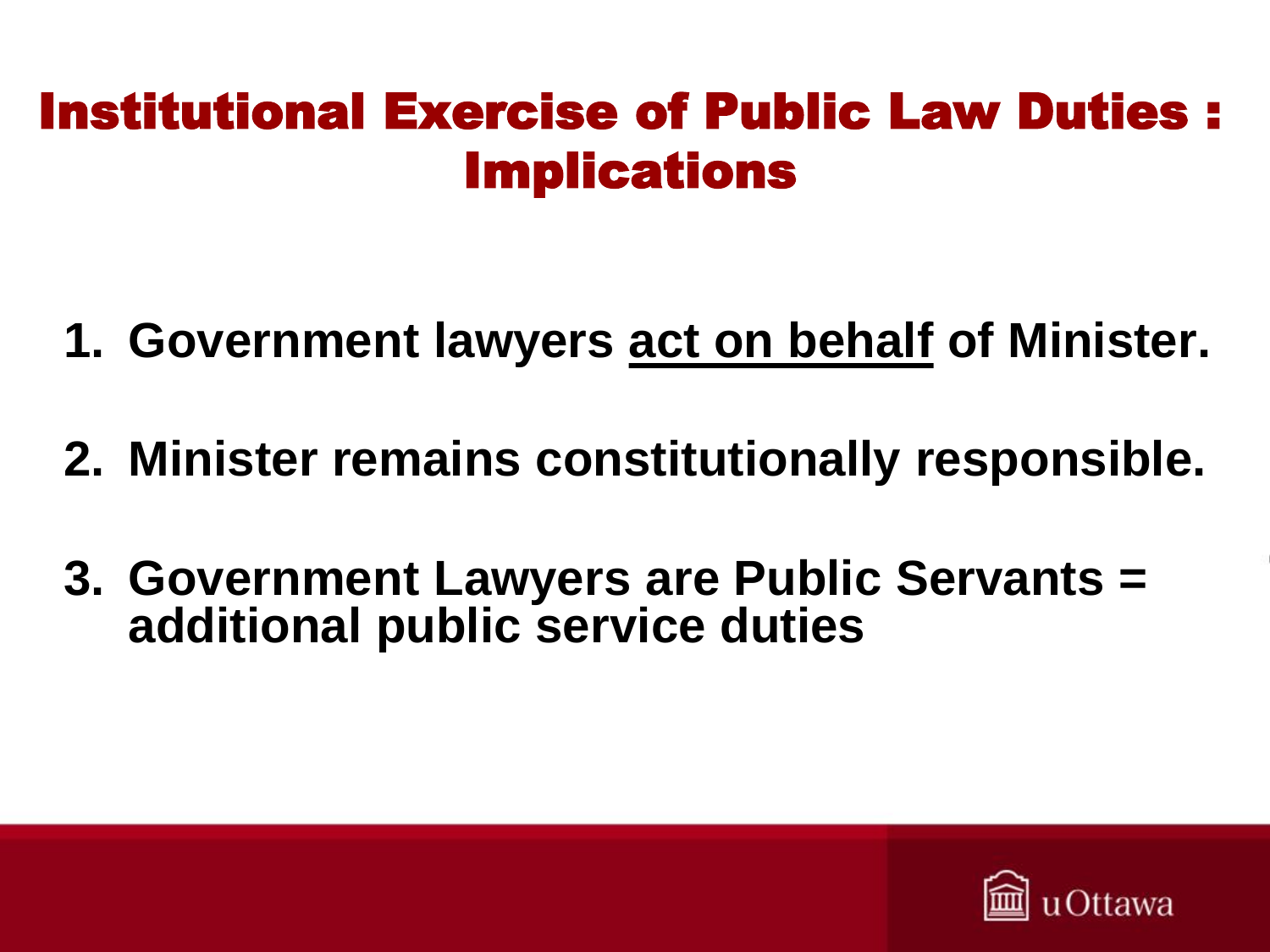### Additional Public SERVICE Duties

- **Common Law & Constitutional Duty of Loyalty & neutrality** *Fraser v. P.S.S.R.B***.,** 1985 CanLII 14 (SCC) **Osborne v. Canada (Treasury Board),** 1991 CanLII 60 (SCC) *Public Service Employment Act SC 2003, c 22, Part 7*
- **Duties under statutes on all public servants**  e.g. Part IV of *Public Service Employment Act*, *Criminal Code, ATIP*
- **Duties as conditions of employment**

e.g. *Values and Ethics Code for the Public Sector*

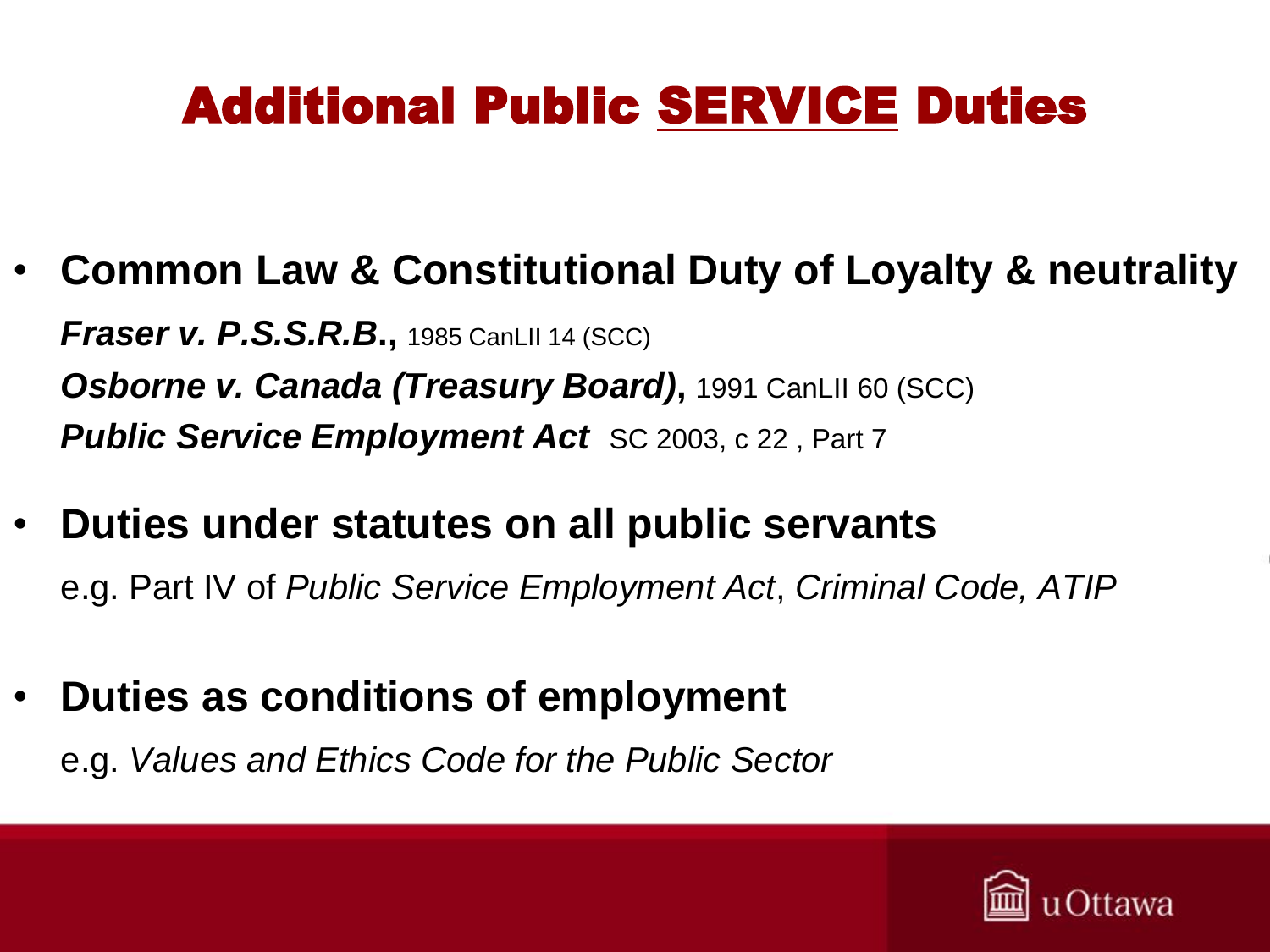#### Ethical Challenge #1 Attorney General Independence

## **Exercising independence of Attorney General while Serving the Crown through Elected Government(s)**

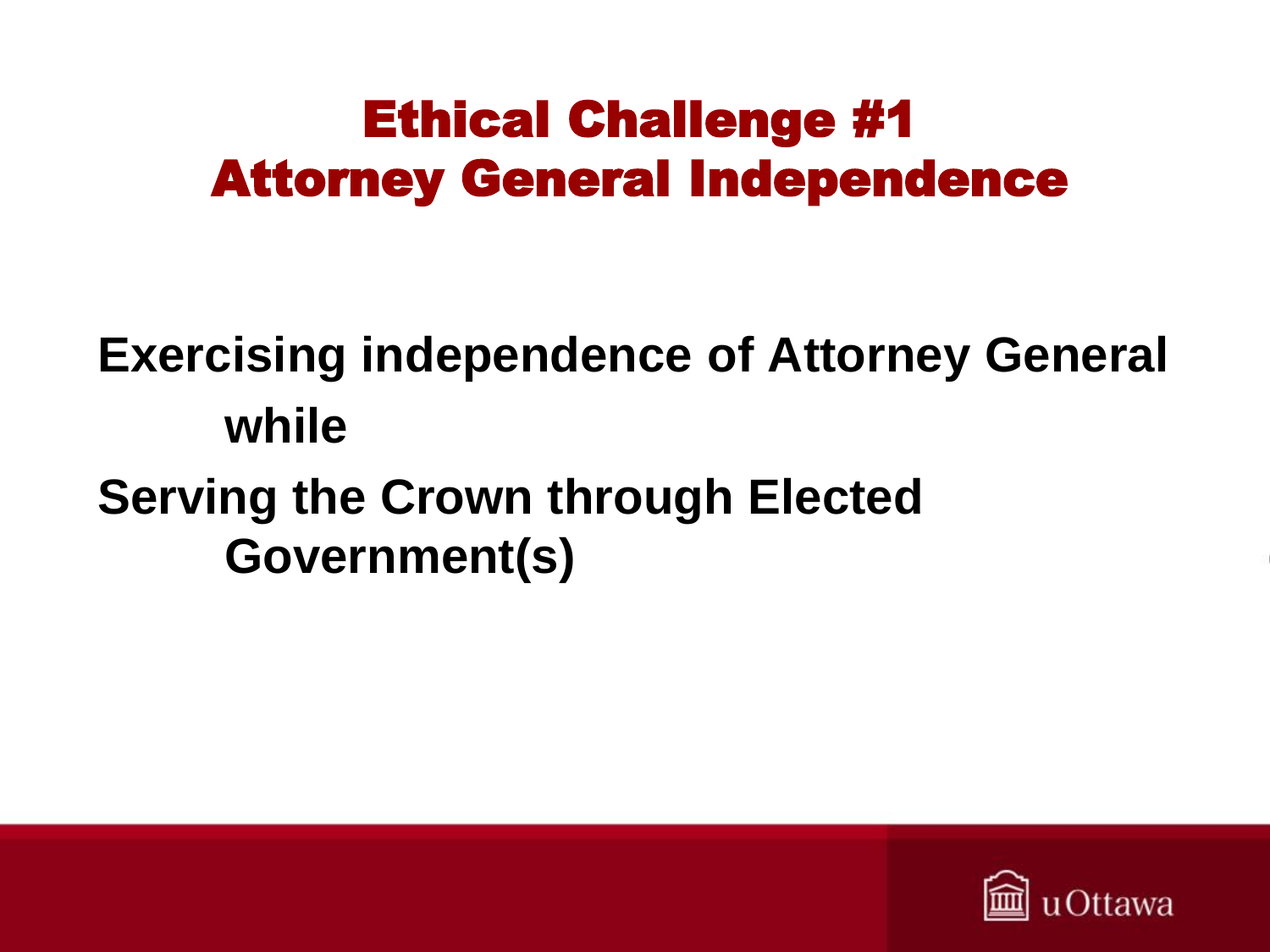### Ethical challenge #2 Meaning of "Guardian of Rule of Law & Public Interest"

## **"to see that the administration of public affairs is in accordance with the laws"**

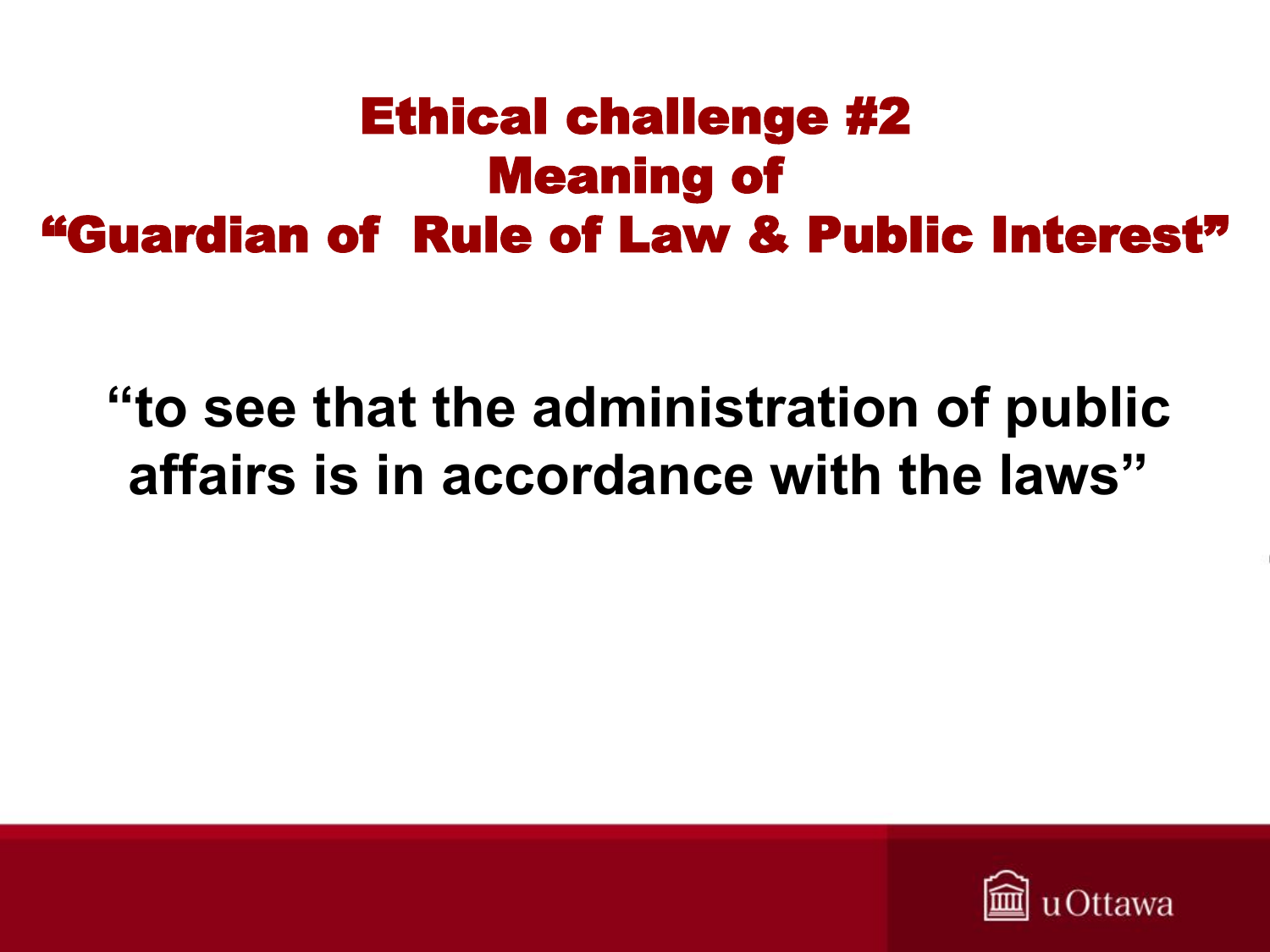# Ethical Challenge #3 Understanding "Who is the Client?"

**1. The Crown:** 

**Complexity of government** 

**+** 

**Consistency of Advice to Government(s)**

- **2. Obligations to Courts**
- **3. Obligations to Parliament/Legislatures**

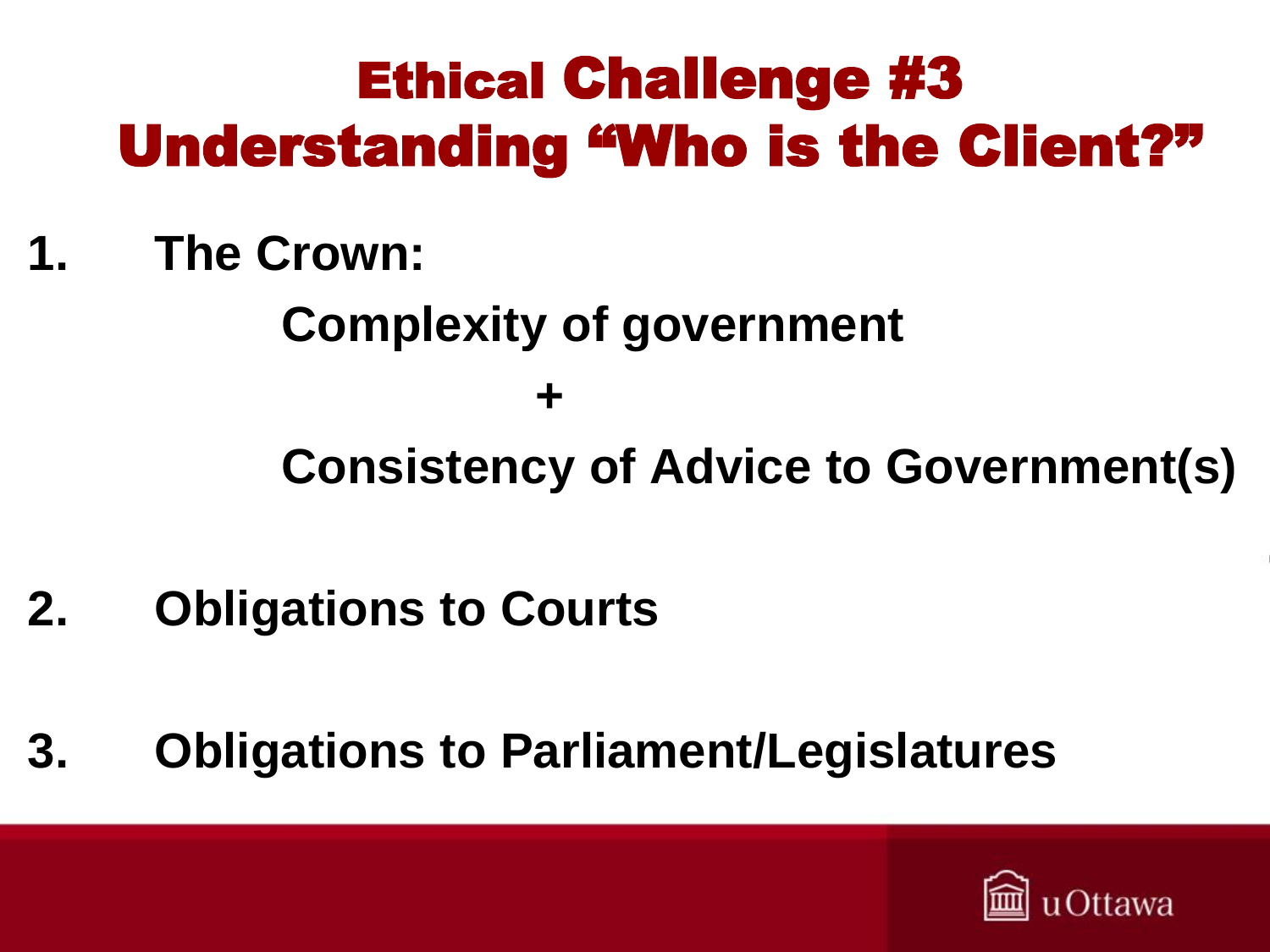### Ethical Challenge #4 Understanding Unique Aspects of Practice of Law

**Illustrations:** 

- **1. Duty of Candour & Competence: Focus on Public Law & Public Interest + Broad Public Ramifications**
- **2. Duties of Loyalty: three distinct sources**
- **3. Taking "Instructions"**
- **4. Legal Risk Management**